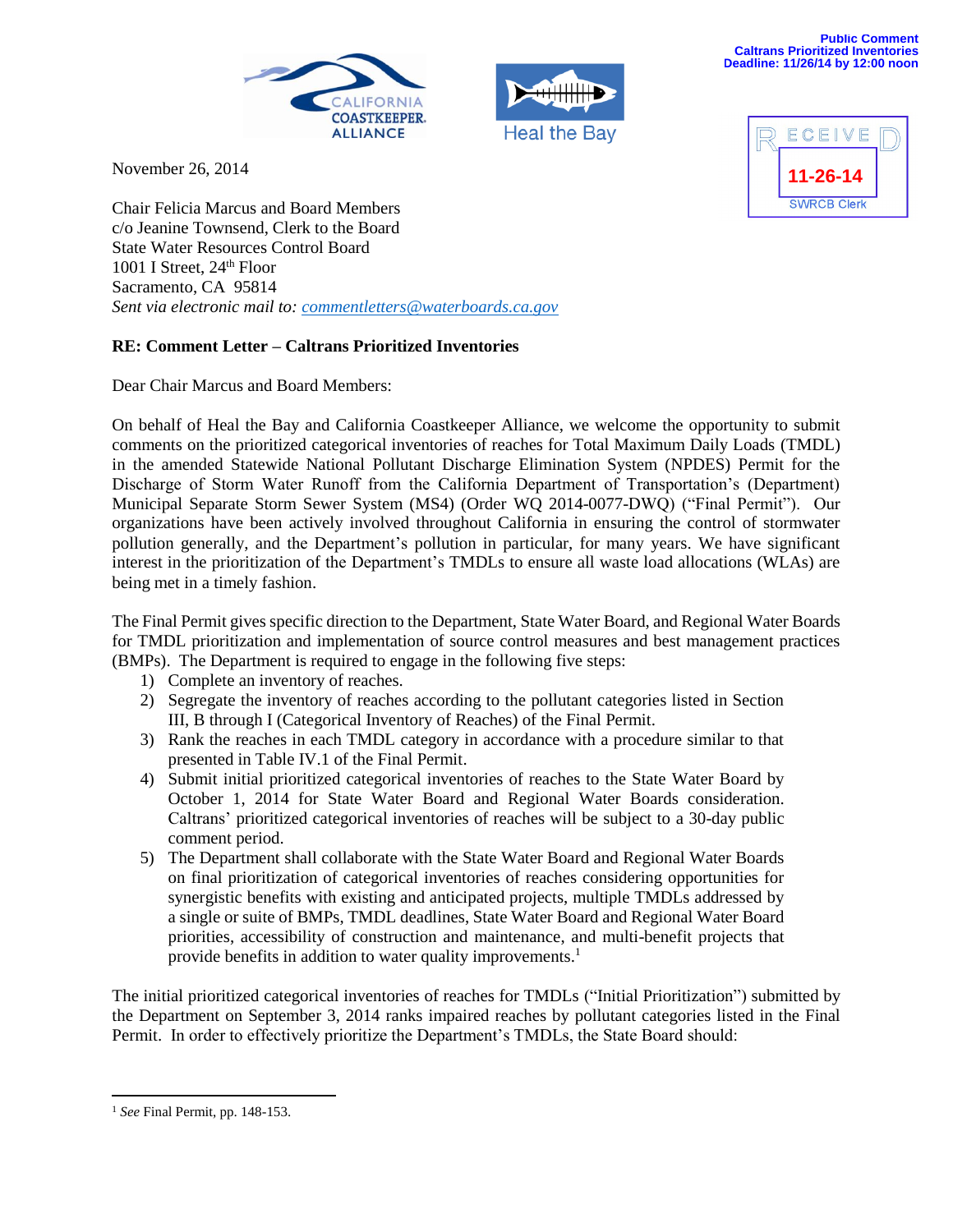- Require the Department to provide TMDL compliance deadlines in Initial Prioritization for public review;
- Require the Department to explain methods used for ranking impaired reaches in Initial Prioritization; and
- Provide a Staff Summary of final TMDL prioritization to be discussed at a Board Hearing and allow for public comment and testimony.

## **A. THE DEPARTMENT SHOULD PROVIDE THE PUBLIC WITH ITS ADOPTED TMDL COMPLIANCE DEADLINES IN INITIAL PRIORITIZATION TO ALLOW FOR PROPER CATEGORICAL RANKING AND REVIEW.**

In order to appropriately prioritize categorical inventories of reaches for TMDLs and allow for adequate public comment, the Department should have included its TMDL deadlines into Initial Prioritization – regardless of whether they are to be considered in Initial Prioritization. This comment period is an opportunity for the public to convey its priorities and identify where the Department's prioritization may be flawed. How can the public convey its priorities when TMDL deadlines are not incorporated into the public process? In our comment letter submitted to the State Water Board March 18th, 2014, we were clear that TMDL deadlines need to be met, and thus should be a primary consideration when determining prioritization. Our concern comes from the State Board's compliance unit approach, which does not provide any assurances that waste load allocations (WLAs) will ultimately be met by their specified deadlines. The Clean Water Act requires the State Board to ensure "effluent limits are consistent with the assumptions and requirements of any available waste load allocation for the discharge."<sup>2</sup>

In finalizing TMDL prioritization, the "State Water Board and Regional Water Boards will consider the compliance date for attainment of the WLAs established in the Basin Plans and may adjust the prioritization accordingly. It is the intent of the State Water Board to have the Department meet listed TMDL deadlines where feasible." We appreciate the State Board's intent for compliance deadlines to be a serious consideration in TMDL prioritization. However, the information the Department provided the public in its Initial Prioritization does not include TMDL compliance deadlines. TMDL deadlines are specific WLA requirements and are to be enforced through permit terms – the only assurance that compliance deadlines will be met is the requirement to "consider" compliance deadlines in the final prioritization process. Regretfully, the Department provides no information about compliance deadlines to the public in Initial Prioritization.

The State Board should require the Department to provide the public with its TMDL compliance deadlines in Initial Prioritization, and allow for future public comment on incorporation of TMDL deadlines into the final prioritization process.

## **B. THE DEPARTMENT SHOULD EXPLAIN HOW ITS PRIORITIZATION WAS DETERMINED.**

The Department's Initial Prioritization does not include adequate information for the public to comment on pollutant category rankings. Initial Prioritization references four factors, Table IV.1 of the Final Permit, that were used to prioritize TMDLs; however, it does not provide details about how these factors were specifically applied for ranking (i.e. modeling equations, factor coefficients). The document only states that "[n]umerical ranks were calculated for each factor. Factor ranks were then summed and ranked." What types of quantitative analyses were used to calculate numerical ranks? Did certain factors get weighted more heavily than other? Were any assumptions made in numerical ranking? No supplemental information was provided with the Initial Prioritization document to explain how ranks were calculated. Without this

 $\overline{\phantom{a}}$ <sup>2</sup> 40 C.F.R. § 122.44(d)(1)(vii)(B); *Communities*, 1 Cal. Rptr. 3d at 80 (citing 40 C.F.R. § 122.44(d)(1)(vii)(B)).